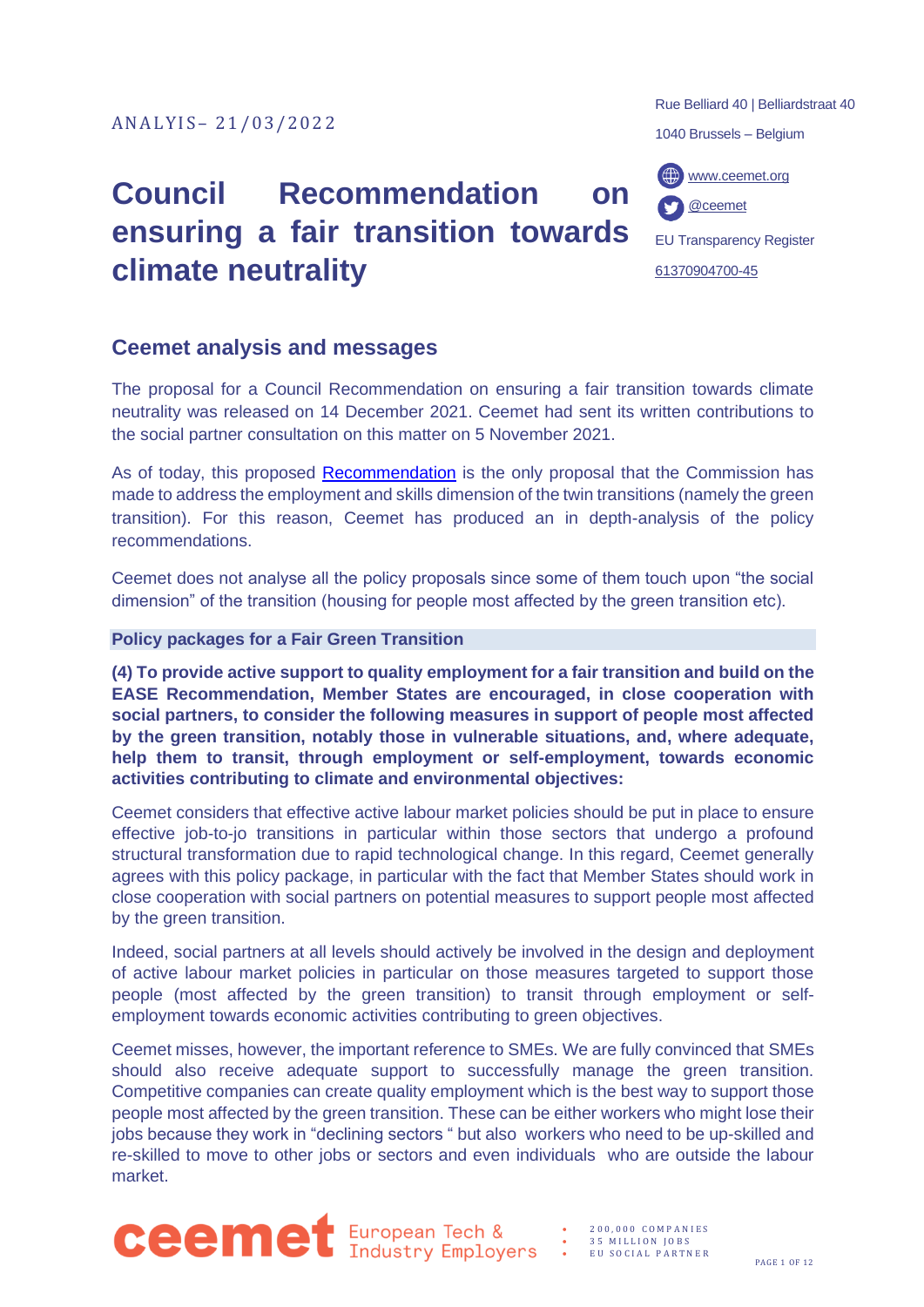Furthermore, Ceemet also shares the Commission's views that this active support should be built on already existing initiatives such as EASE, which gives guidance to Members States on an effective active support to employment following the COVID-19 crisis and thus also on how to address the twin transition.

**(a) Effectively support access to quality employment, notably through tailored job search assistance and flexible and modular learning courses that also target green and digital skills where appropriate. Consider also well-designed, targeted and time-bound employment programmes that prepare beneficiaries via training, in particular people in vulnerable situations, for continued participation in the labour market.** 

Supporting access to quality employment, in particular through tailored job search assistance and flexible and learning course targeting green and digital skills is key. However, it is crucial that these learning courses and employment programmes are labour market driven and thus adapted to the skills needs of companies. Ceemet, therefore, believes that the Commission should encourage the Member States to design labour market driven training/courses.

In this regard, Ceemet would like to recall that we have long been calling to bridge the gaps between the worlds of work and education. Indeed, the links between education & training systems (including higher education) and labour markets (companies, industry etc) need to be reinforced in order for the first to provide with the real skills needs that labour markets are in need of. It is crucial that the workers of the future are educated on those skills needs that labour markets will be in need of. In this same vein, today's workers have to be trained with the skills that companies need to successfully manage the green transition. Social partners' involvement when it comes to bringing closer together the worlds of education & training and labour markets is critical.

**(b) Make effective use of targeted and well-designed hiring and transition incentives, including by considering the adequate use of wage and recruitment subsidies and incentives linked to social security contributions, to accompany labour market transitions and labour mobility across regions and countries, in view of the opportunities and challenges of the green transition**.

Even though Ceemet shares the Commissions' views on this point, we believe that a clearer focus should be put on SMEs. It is indeed very important that SMEs (up to 99.7% of the mobility ecosystem), in particular, receive support and are fully involved when it comes to accessing well-designed hiring and transition incentives including the adequate use of wage and recruitment subsidies and incentives linked to social security contributions.

It is equally important to make SMEs fully aware of the existence of these kind of measures. SMEs have limited resources and, in many occasions, do not even have the information on the existence of such measures nor the know-how to access these kinds of measures. Awareness raising and information campaigns targeted to SMEs could be deployed at all levels, in particular at local and regional levels. Social partners, and industry associations should be involved in the design and deployment of such information and awareness raising campaigns.

Ceemet considers that one size all fits solutions are not appropriate as some EU regions are very well prepared when it comes to addressing the challenges and grasping the opportunities of the green transition, including by actively involving their companies and workers in this transition. However, in other EU regions, many jobs and companies are simply disappearing as the adequate measures, to anticipate the changes linked to the twin transition, have not been put in place. A local and regional dimension needs to be given to this debate. Whereas the challenge is common (addressing the green transition) to all sectors of the mobility



• 2 0 0 , 0 0 0 C O M P A N I E S 35 MILLION JOBS

EU SOCIAL PARTNER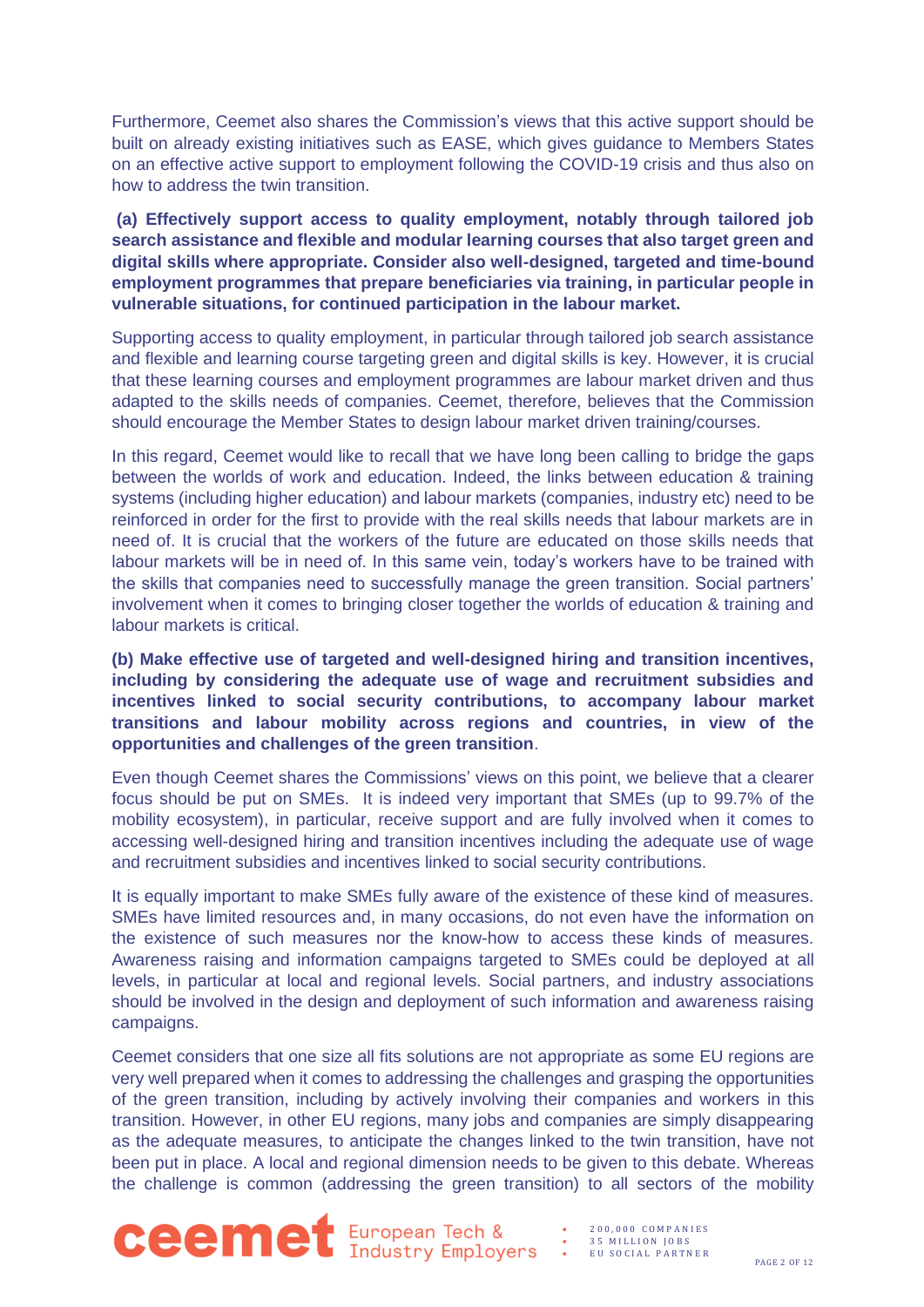ecosystem, there are different problematics, issues and specific challenges at stake and the regional dimension cannot be underestimated.

**(c) Promote entrepreneurship, including social enterprises, in particular in regions facing transition challenges and, where appropriate, in sectors promoting climate and environmental objectives such as the circular economy. Support should combine financial measures, including grants, loans or equity, and non-financial measures, including training and advisory services, tailored to each phase of the business lifecycle. It should be inclusive and accessible to under-represented and disadvantaged groups.** 

Ceemet agrees with promoting entrepreneurship as well as with the support measures proposed.

**(d) Stimulate job creation, in particular in territories most affected by the green transition and, where appropriate, sectors promoting climate and environmental objectives such as the circular economy, by facilitating access to finance and markets for micro, small and medium-sized enterprises, in particular those contributing to climate and environmental objectives with a view to promoting competitiveness, innovation and employment across the single market, including in sectors and ecosystems of strategic relevance in national and local contexts.** 

This policy package is very important. As a matter of fact, Ceemet has long been advocating for EU and national authorities to facilitate and make more user friendly and less bureaucratic the access of SMEs for EU funding.

Today, many EU specific funds as well as the NRRPs offer opportunities to make the green transition a reality. However, these funding opportunities are scattered around. For this reason, Ceemet calls for a clear mapping of the available funds per sector/ecosystem. The mapping could also provide simplified information on the policies that each fund can finance. An easily accessible unique portal gathering this information could be very useful.

#### **(e) Ensure the effective implementation and enforcement of existing rules on working conditions, in particular concerning occupational health and safety, work organisation and involvement of workers, in order to safeguard job quality in the transition, including in economic activities contributing to climate and environmental objectives.**

As MET employers, we are committed to maintaining healthy workplaces and protecting workers via compliance with existing OSH rules. The investments made in this area have the possibility to reap benefits.

We believe that the current EU legislative framework remains well considered and largely fit for purpose and continues to improve the EU OSH situation. However, Ceemet calls on Member States to put in place the measures to ensure that already existing legislation is properly implemented and enforced at a national level. Only then can we guarantee a level playing field for companies, and ensure the protection of their workers, within the EU.

## **(g) Provide for the full and meaningful involvement of workers and their representatives as regards the anticipation of change and the management of restructuring processes including those linked to the green transition, in line with the EU Quality Framework for anticipation of change and restructuring**

Ceemet believes that the European set of legislation provides for the necessary framework to ensure for a meaningful involvement of workers and their representatives as regards the

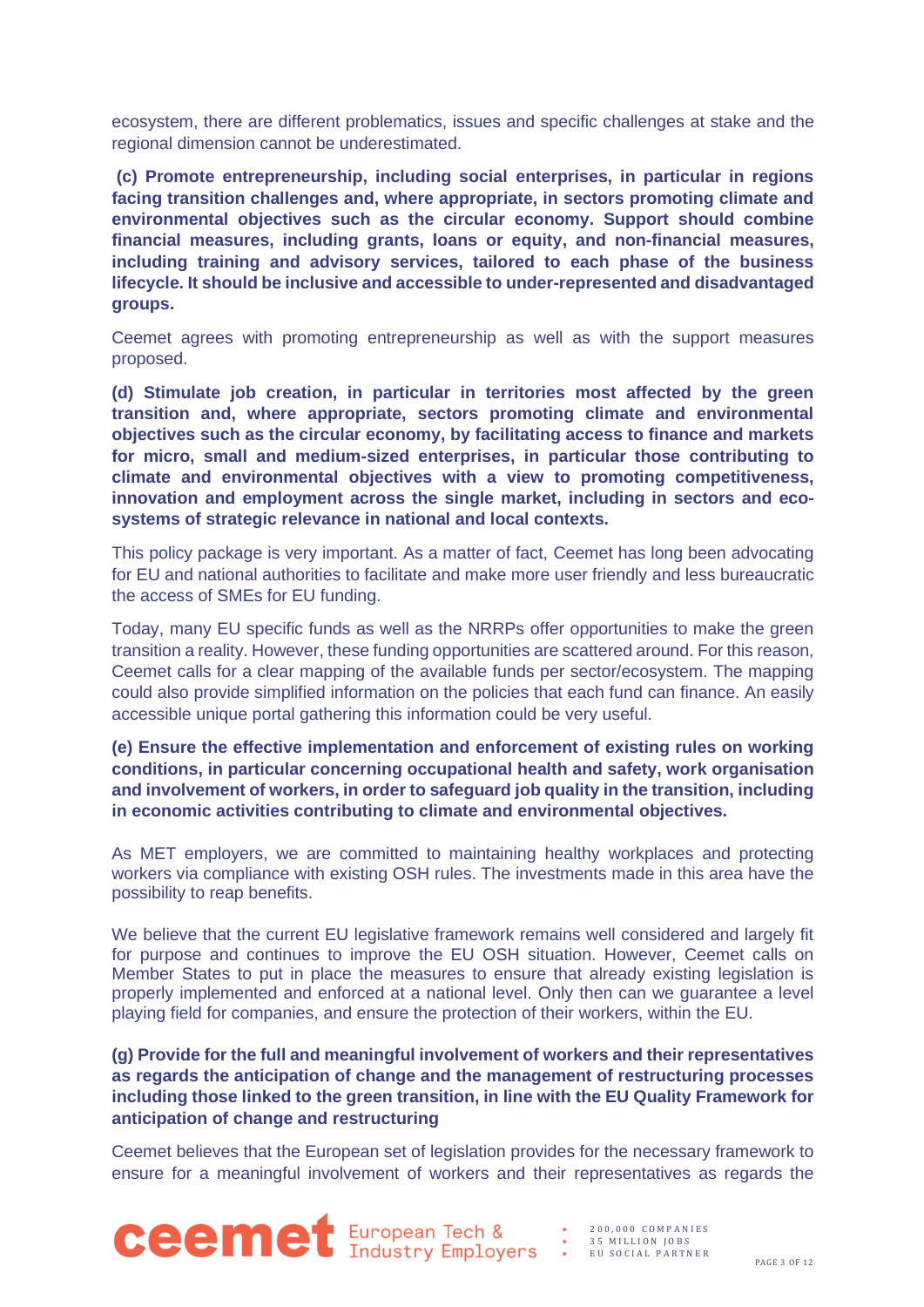anticipation of change if properly implemented at national level. We are therefore of the opinion that it is for Member States to take the necessary steps and measures, at the appropriate level, to make sure, social partners have the possibility to take part in the green transition and to make full use of the tools at their disposal.

**(5) To ensure equal access to quality and inclusive education, training and life-long learning as well as equal opportunities, Member States are encouraged to consider the following measures, to be implemented in close cooperation with social partners, in particular in support of people and households most affected by the green transition, notably those in vulnerable situations.** 

Investing in quality and inclusive education and in training and life-long learning is crucial to support workers who can lose their jobs due to rapid technological change, or to re-skill and up-skill those workers who need to remain employable to move from a declining to an emerging sector.

Investing in up-skilling, re skilling and training is, therefore, critical to successfully manage the green and digital transitions within the mobility ecosystem.

Ceemet fully shares the Commission's views that Member States should actively involve social partners when it comes to the design and deployment of such measures. A reference should have been made, however, to social dialogue.

As with policy package 4, Ceemet misses the reference to SMEs who should also receive adequate support to successfully manage the green transition (including identification of skills needs, support to develop the right skilling initiatives etc) in order to continue creating quality jobs. Indeed, the latter are the best solution to support those people most affected by the green transition.

**(a) Integrate the employment and social aspects of the green transition in the development and implementation of the national skills strategies under the European Skills Agenda and set-up and pro-actively steer stakeholder partnerships under the Pact for Skills, ensuring notably that skills are at the heart of co-created transition pathways for relevant industrial ecosystems contributing to climate and environmental objectives.**

This policy objective is very general and vague. Though supportive of the Pact for Skills which it signed for the automotive and aerospace and defence industries, Ceemet lacks the concrete measures behind this objective.

However, when it comes to transition pathways, Ceemet welcomes the staff working document (SWD) on scenarios for a transition pathway for a more resilient, digital and green mobility ecosystem which has just been released by the Commission. We share the Commission's views of putting skills at the heart of the transition pathway, as a cross-cutting issue impacting all sectors of the mobility ecosystem and call for a timely and full involvement of social partners in the co-creation process of this pathway.

**(b) Develop up-to-date labour market and skills intelligence and foresight, identifying and forecasting occupation-specific and transversal skills needs. Build on existing tools and initiatives, including the expertise of and cooperation with social partners and relevant stakeholders. Adapt education and training curricula accordingly.** 

Ceemet has long been advocating for the development of strategies on anticipation of skills. As we can see today, anticipating the skills needs of the future, including emerging skills is



- 2 0 0 , 0 0 0 C O M P A N I E S 35 MILLION JOBS
- E U S O C I A L P A R T N E R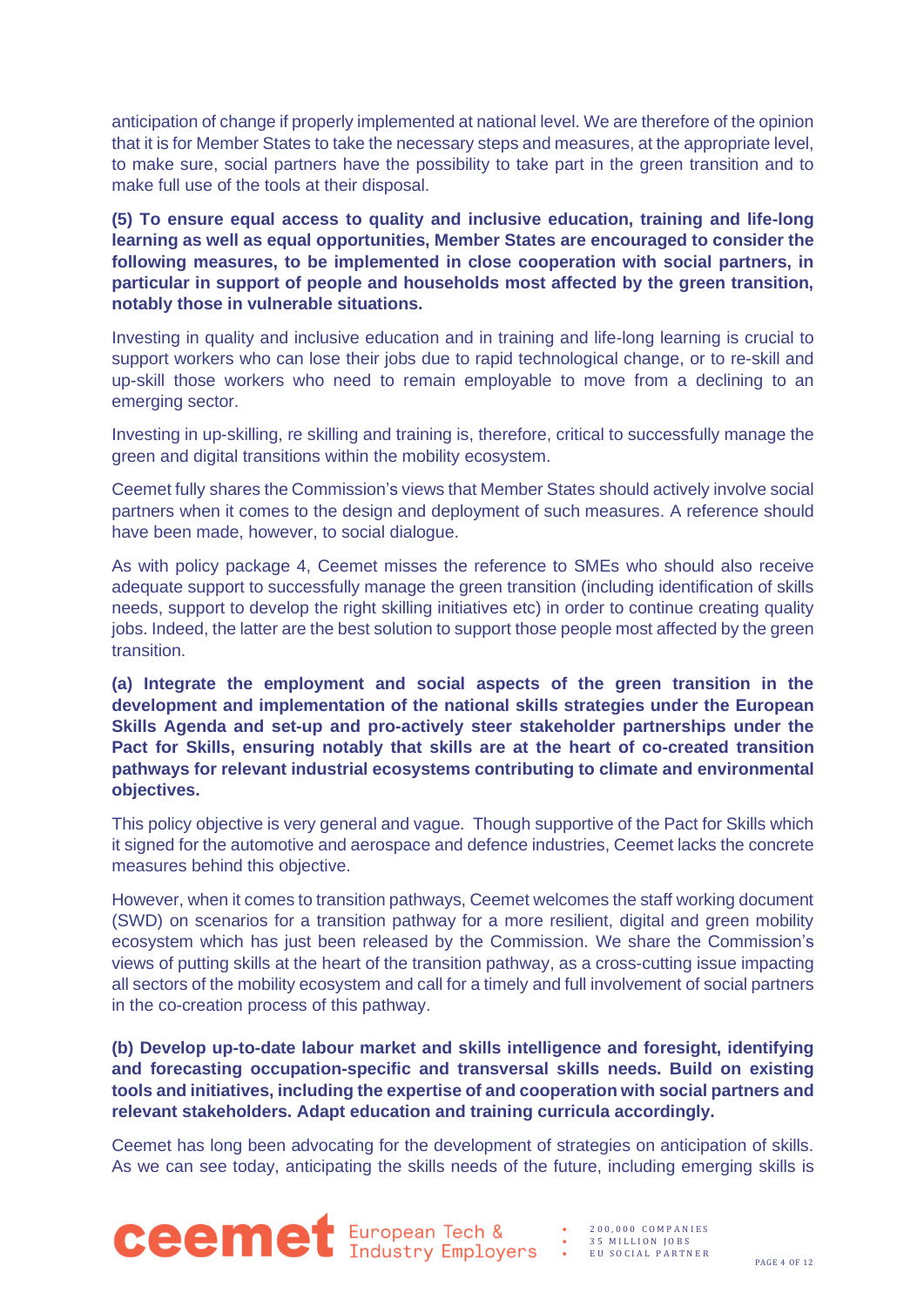crucial to design education and training programmes adapted to labour market needs. Anticipation of skills needs is, thus, the first step to address skills gaps & skills shortages.

Again, we would like to insist here, on our message on the need to rebuild and strengthen the links between education & training systems and labour markets. In order to better anticipate the future skills needs of labour markets, cooperation between education & training providers, social partners and companies has to be reinforced at all levels. Social partners play a key role in this equation since they are best placed to make recommendations on the development of education policy.

In this vein, national policy makers should consult and increase their cooperation with industry and social partners to guarantee the labour market relevance of education programmes and to improve the anticipation of future skills needs and thus to adapt education and training curricula accordingly.

**(c) Provide high-quality and inclusive initial education and training, including vocational education and training, that equips learners with skills and competences relevant for the green transition. Learning for sustainability – including science, technology, engineering and mathematics (STEM), interdisciplinary approaches, and digital skills – should be an integral part of these programmes. Take specific actions to attract women and other groups currently under-represented in the occupational areas concerned.** 

Excellent IVET (Initial Vocational Education & Training) that provides young people with the skills and competences required by companies is key to ensure the future of industry and Europe´s competitiveness and prosperity. Therefore, initial education and training, including VET should deliver the skills that companies and labour markets are in need of, including those skills needed to successfully address the green and digital transitions. For this reason, we would like to insist again on the need to reinforce the links between the worlds of education and training and labour markets in order for the first to provide with those skills that companies need. Also, education and training programmes should be market driven and flexible enough to adapt easily to new challenges and emerging skills needs.

Social partner involvement in the design of education and training programmes adapted to current and emerging skills needs should be ensured.

Ceemet has long been calling on public authorities to invest in STEM-skills (science, technology, engineering and mathematics) and disciplines as well entrepreneurial skills, soft skills and digital skills.

Moreover, Ceemet has also long been advocating for putting in place awareness raising campaigns in order to attract women and young people to STEM and increase their interest in following STEM careers and disciplines. STEM skills are critical for our industries.

For all these reasons, Ceemet further calls on Member states to support actors, at various levels (companies, social partners), to get support to promote STEM careers and disciplines especially aiming at challenging gender stereotypes.

*Ceemet members in the Nordic countries have launched communication campaigns aimed at attracting women and young to STEM careers and disciplines that have given good results. This kind of examples could be used as best practices*.

**(d) Introduce or strengthen support schemes for apprenticeships and paid traineeships with a strong training component, in particular in micro, small and medium-sized enterprises, including those contributing to climate and environmental objectives and** 



• 2 0 0 , 0 0 0 C O M P A N I E S 35 MILLION JOBS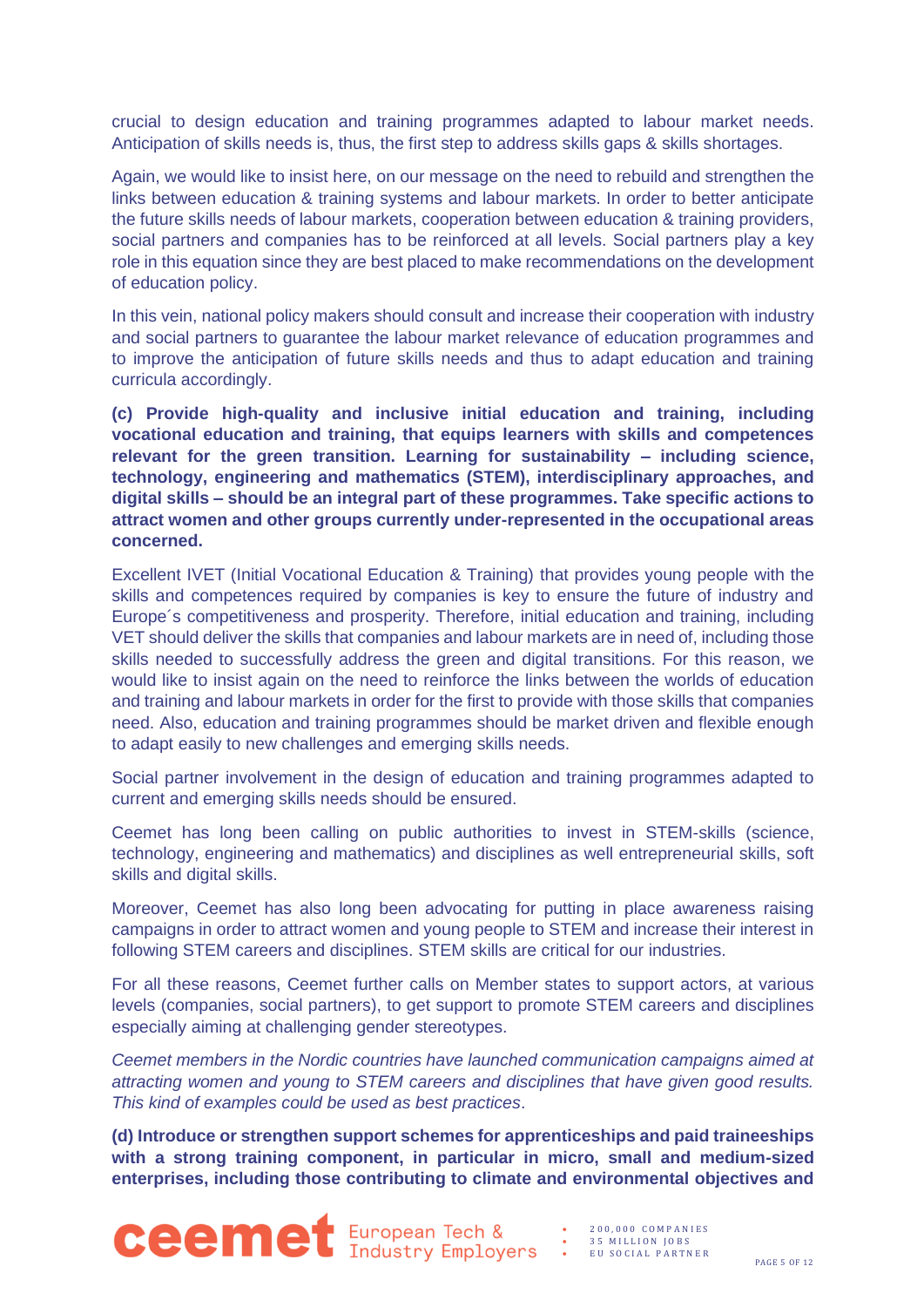### **in sectors facing particular skill shortages, such as construction and ICT. Such schemes should be subject to monitoring and evaluation, and safeguard job quality, in line with the European Framework for Quality and Effective Apprenticeships and the Quality Framework for Traineeships .**

As MET social partner, and representative of the tech & industry employers, Ceemet has long been calling on public authorities to support and foster the use of quality and effective apprenticeship schemes in the industry. Apprenticeships schemes with a strong training component are crucial to our industries as it is a way to train the industrial employees of the future. However, we should not forget that up-skilling and re-skilling has to be done all along the career so that the workforce remains employable.

Today, the reduced number of apprentices is a major issue for companies in the MET industries. As a matter of fact, many Ceemet members (companies) are encountering difficulties to fill in apprenticeships positions, to the point that in many occasions they remain vacant. Companies and social partners are currently analyzing the reasons of these difficulties, including:

- Inadequate communication not reaching the target groups
- Challenges with image of the industry
- Young people not wanting to work in industries because of bad image
- Apprenticeships have a bad image or no image in many countries

In this sense, we would like to call on public authorities for support to deploy information and awareness raising campaigns on the importance and added-value of apprenticeships schemes that normally lead to quality employment within the industries. These campaigns should aim at addressing also the stigma of apprenticeships in many countries. Social partners' involvement in the development and deployment of such campaigns is also critical.

Ceemet would like to call on this point also for support for SMEs - many of which have been hit hard by COVID-19 and still remain in a very uncertain situation - to be able to continue to provide quality apprenticeships. Indeed, in many occasions, SMEs have difficulties in delivering quality and effective apprenticeships because of limited resources. Further, SMEs are also often not aware of the skills need of the future (rapid green and digital transition) and cannot train apprenticeships on those skills needed.

Financial incentives, such as apprenticeship bonuses, set up in some countries (e.g. Austria, France, Germany, the United Kingdom) and any other innovative measures, such as support for SMEs, aimed at putting apprenticeships back on the right track, are urgently needed in line with national practices and social partner tradition

When it comes to the European Framework for Quality and Effective Apprenticeships and the Quality Framework for Traineeships, this is based on a social partner agreement. However, Ceemet considers that it can be burdensome to monitor and evaluate the apprenticeships schemes in line with this Framework. Ceemet would like to have some clarity on how the Commission thinks that this monitoring and evaluation should be done.

Finally, we would like to emphasis that Ceemet, together with its counterpart industriAll Europe, joined the EAFA on 2017 and has renewed in June 2021 its pledge under the European Alliance for Apprenticeships (EAFA).

**(e) Increase adult participation in training throughout the working life, in line with the upskilling and reskilling needs for the green transition, by ensuring that support is** 



- 35 MILLION JOBS
- EU SOCIAL PARTNER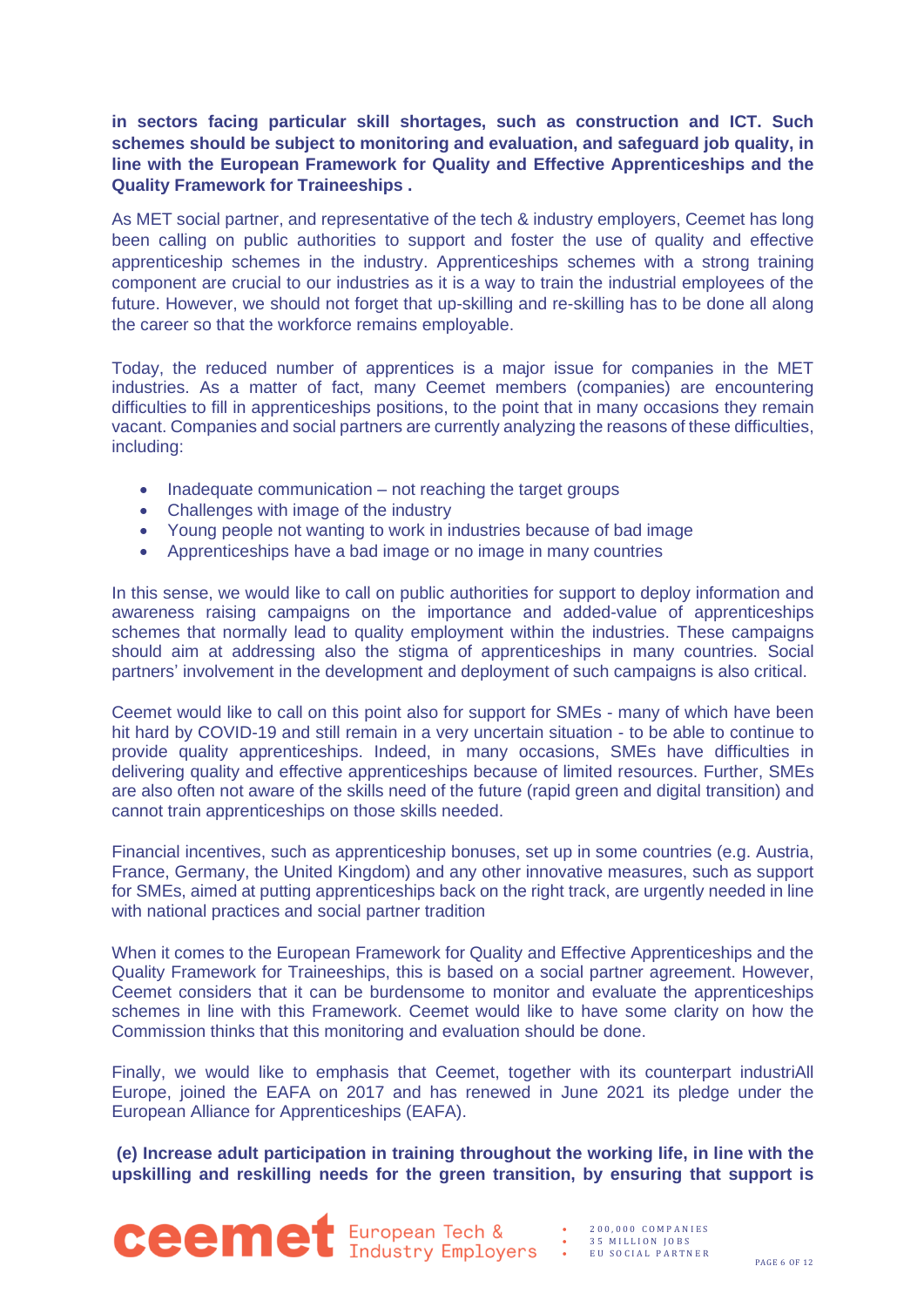**available for training within jobs, professional transitions and for transversal skills, notably to facilitate reconversion towards sectors and economic activities expected to expand. To this end, provide training entitlements in line with the proposed Council Recommendation on individual learning accounts and in the form of paid training leave and career guidance. Support the development of short, quality-assured and widely recognised courses building on the European approach to micro-credentials**

Ceemet fully supports the need to up-skill, re-skill and train the workers across all sectors of the mobility ecosystem in order for workers to remain employable and companies to successfully master the green and digital transitions.

Life-long learning (LLL) and Continuing Education and Training (CET) are more than ever a key instrument for maintaining one's individual employability in a rapidly changing world of work. Therefore, awareness raising campaigns/initiatives about the importance of CET should be put in place to promote a culture of LLL and change of mindset and as part of the pathway to tackle the lack of motivation of employees to undertake training. Counselling and career guidance/advice of employees, in particular of the low skilled, on the type of training they should undertake is important. Social partners have a critical role to play here.

New online tools can make available training offers more visible and more easily accessible. These new online tools can facilitate customised learning (e.g. online training) adapted to the employee's needs and empower workers to up/reskill. However, the amount of online training offers is massive, and sometimes it might be challenging to choose the right quality one. Again, social partners should play a role here.

Concerning the proposal on Individual Learning Accounts (ILAs), Ceemet would like to raise some concerns. Indeed, we consider that this proposal will not address one of the main obstacles for workers to undertake training: the lack of motivation. Further, we do not see that ILAs is the adequate solution to tackle specifically the low participation of low-skilled workers in training. For Ceemet, the proposed ILAs will not guarantee the labour market relevance of training which should be linked to the skills needs (digital skills, AI, soft skills, green skills etc.) of the rapidly changing world of work.

However, Ceemet welcomes the Commission proposal on micro-credentials as a way to support continuous education and training and enhance thus a life-long learning culture. We also agree with the Commission aim to strengthen the use of micro-credentials in both universities and the higher education system. We see this as a good way to actively involve universities in the life-long learning environment.

**(6) To ensure the continued fairness of tax-benefit systems and social protection systems in the context of the green transition, and building on the Recommendation on access to social protection for workers and the self-employed, Member States are encouraged to consider the following measures in support of people and households most affected by the green transition, notably those in vulnerable situations, in order to support labour market transitions, including transitions towards economic activities contributing to climate and environmental objectives, prevent and alleviate energy and transport poverty and mitigate regressive impacts of policy measures:**

Ceemet agrees that all working people should indeed have a form of social protection. Therefore, we support the Recommendation on access to social protection and the guidance which is provided to the Member States in this respect. In order to mitigate the effect of the green transition and to ensure support of the labour market transition, we therefore call on the Member States to take the appropriate measures to put in place the necessary social



• 2 0 0 , 0 0 0 C O M P A N I E S 35 MILLION JOBS • E U S O C I A L P A R T N E R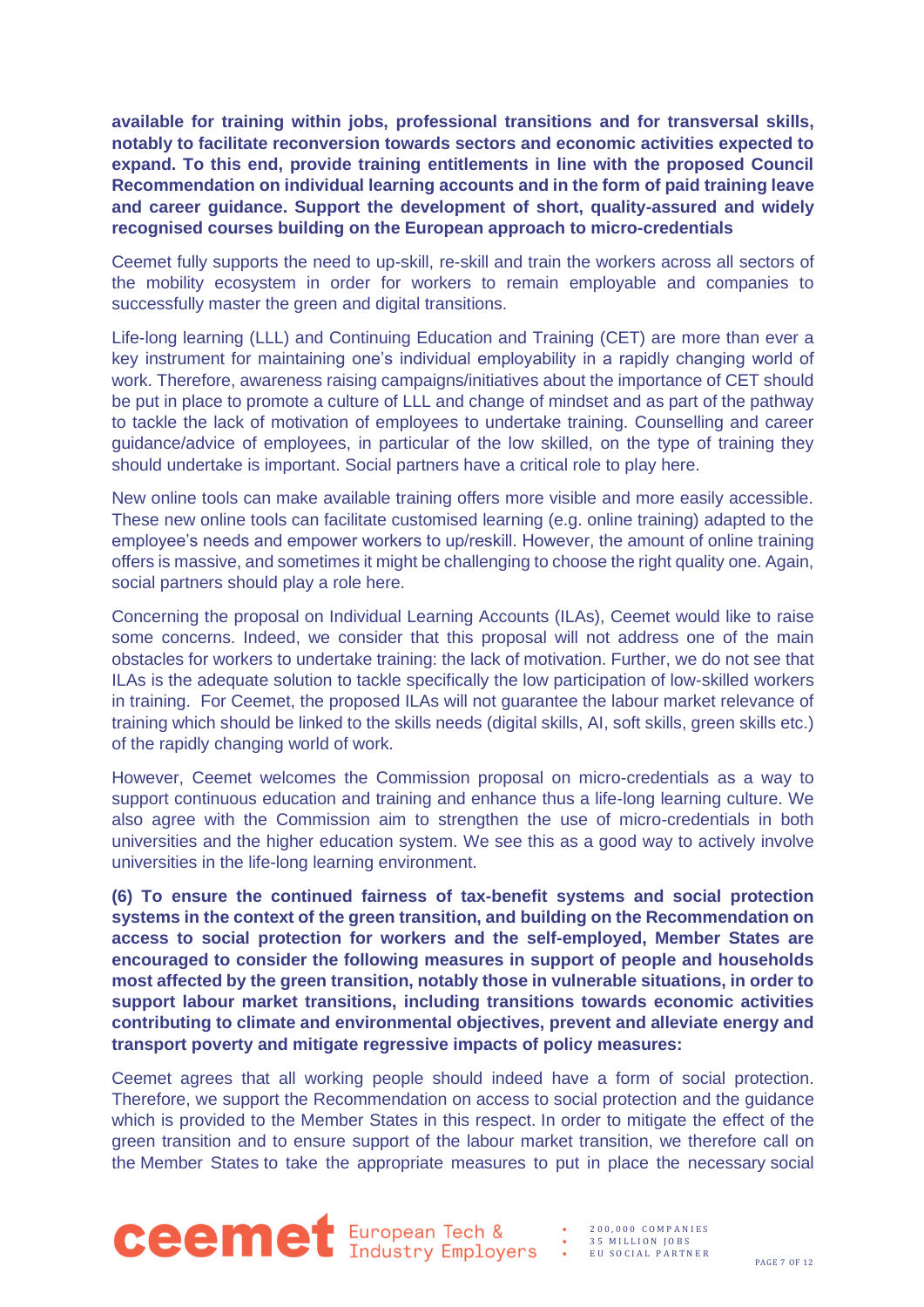protection systems, with the level of protection and financing that takes into account their needs, the situation of their labour market and their economic development.

**(a)Assess and, where necessary, adapt taxation systems in view of the challenges arising from the transition towards climate neutrality, notably by shifting the tax burden away from labour and reducing the tax wedge for low and middle income groups towards other sources contributing to climate and environmental objectives, preventing and mitigating regressive impacts, preserving the progressive character of direct taxation and safeguarding the financing of adequate social protection and investment measures, especially those targeted towards the green transition.**

Currently, in several Member States, the labour cost is very high. This has a strong impact on the competitiveness of the EU based companies when compared to companies based in third countries. It needs to remain interesting for companies to employ people in Europe. Therefore, Ceemet strongly supports the recommendation from the Commission to shift the tax burden away from labour as a way also to support companies to successfully manage the green transition. This practice will boost job creation, ensuring for a decent income for a bigger part of the population.

Furthermore, Ceemet is very much in favour of boosting investment measures and in specific those targeted towards the green transition. We believe that tax burden should not fall on sources contributing to climate and environmental objectives.

However, Ceemet would like to stress that industries with high carbon footprints are the companies most in need of liquidity to finance the green transition and decarbonization. Therefore, increasing the tax burden on them will not only undermine the green transition, but jeopardise their survival. Indeed, companies outside the EU would not be subject to this tax burden and will benefit from an undeniable competitive advantage.

European companies have the most carbon-free manufacturing processes in the world and are already subject to mechanisms designed to encourage the green transition (such as ETS and the taxonomy). If, as a result of an additional tax burden, European companies decline, Europe will be forced to import more products from non-European countries with a much higher carbon footprint. We therefore believe that such a "green tax" should be avoided

**(b) Assess and, where applicable, adapt social protection systems and social inclusion policies in view of the employment, social and health challenges posed by the green transition, in order to ensure their continued adequacy and sustainability. To this end, consider how the provision of adequate income security, including through innovative job-to-job transition schemes, unemployment benefits and minimum income systems can be best ensured and adapted to the needs arising from the green transition. Also ensure the provision and sustainable financing of high-quality, affordable and accessible social, health and long-term care services, especially to people and households most affected by the green transition, notably by investing in social infrastructure for childcare, long-term care and healthcare.** 

Ceemet considers that effective active labour market policies should be put in place to ensure effective-job-to-job transitions in particular within those sectors that undergo a profound structural transformation due to rapid technological change and the need for new skills adapted to a greener economy.

Companies, in particular SMEs, should also receive support and have the possibility to access the adequate measures supporting effective job-to-job transitions.



35 MILLION JOBS EU SOCIAL PARTNER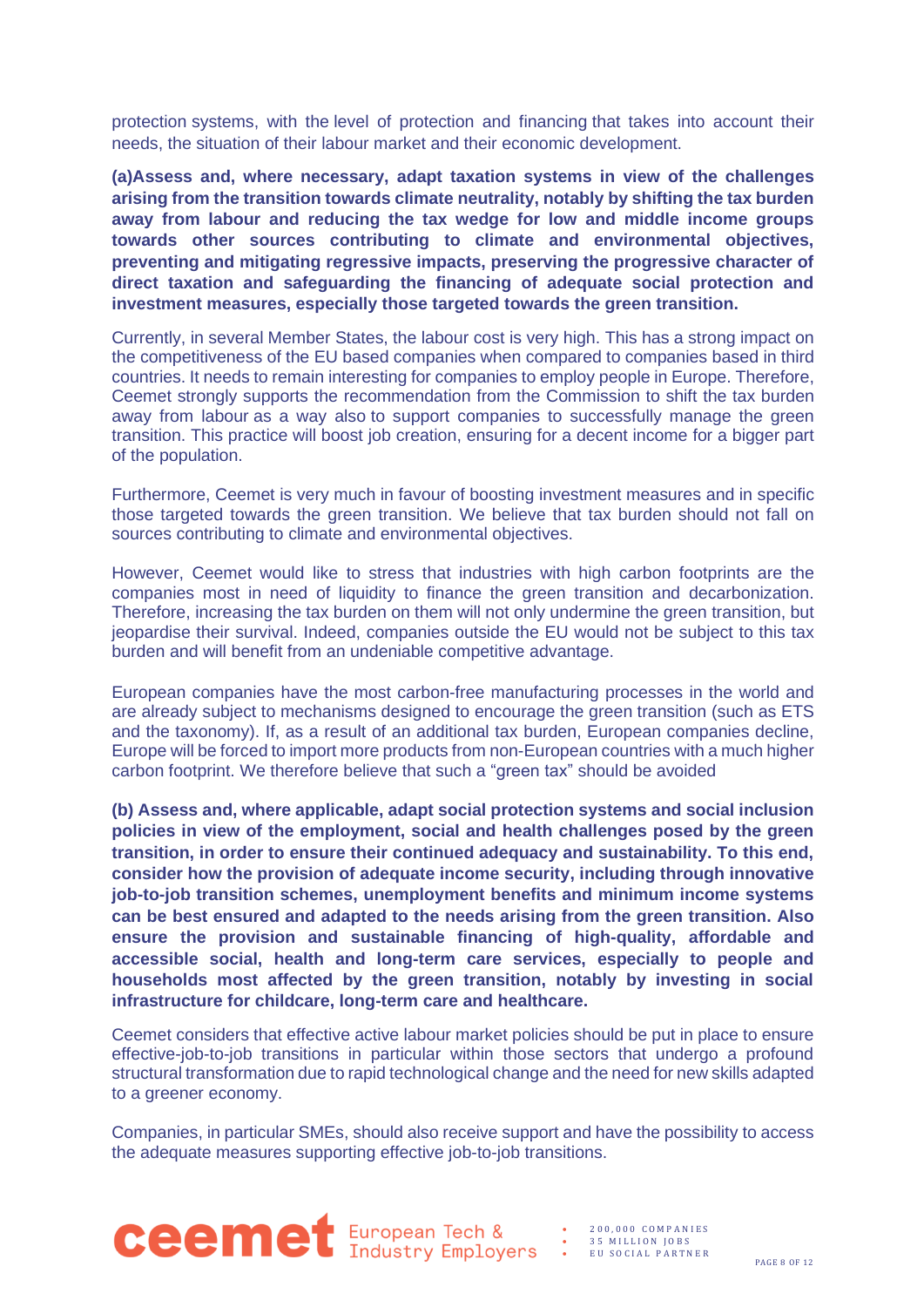The active involvement of public employment services when designing active labour market policies is also key. But not only: cooperation between all stakeholders, public authorities, social partners, companies, education and training providers is also critical to design the adequate labour market policies.

Ceemet would like to emphasize once more the important role that social partners play. Certainly, social partners at all levels should actively be involved in the development and deployment of active labour market policies, including skills policies at national level

#### **Cross-cutting Elements for policy actions supporting a green transition**

**(8) To advance the green transition in an inclusive and democratic way, integrating fair transition objectives from the outset into policy-making at all levels and ensuring an effective whole-of-economy approach to fair transition policies, Member States are invited to:** 

Ceemet would like to have more clarity on what integrating fair transition objectives into policy making means.

**(a) Coordinate policy-making at all levels and across all relevant policy areas, notably in the context of the European Semester, including research and innovation with a view to building an integrated and enabling policy framework that pays due attention to distributional impacts as well as to positive and negative spill-overs, including in crossborder regions, and integrates adequate and systematic evaluation strategies, including ex-ante and ex-post assessments.**

It is critical that policy making at all levels is well coordinated to avoid overlaps of initiatives. A clear picture of all the EU policies released to make the green transition a reality (and also the responsible DG) will very much be welcomed.

In this same vein, it is important that the EU and the national authorities as well as national, regional and local authorities, are well coordinated when it comes to the design and deployment of the policies designed to make Europe a climate neutral continent.

#### **(b) Give an active role to regional and local authorities, given their proximity to citizens and local businesses, in the implementation and monitoring of fair transition policies.**

Ceemet agrees that it is fundamental to give an active role to regional and local authorities as they are closer to citizens and local business. However, this active role should also count on the active involvement of social partners, as they are key actors of the labour market and are thus closer to workers and companies needs and challenges at the local and regional levels.

Moreover, in many occasions, entire sectors and/or companies are intrinsically linked to job creation in a certain locality or region, and today entire sectors risk to disappear, as they are unable to adapt to the green transition. Therefore, regional and local authorities should work close together with social partners when it comes to the implementation and monitoring of fair transition policies.

(c**) Involve social partners at national, regional and local levels in all stages of policymaking foreseen under this recommendation, including through social dialogue and collective bargaining where adequate. In addition, promote further the full involvement of social partners in the design and implementation of transition pathways for industrial ecosystems under the EU's updated New Industrial Strategy.**



• 2 0 0 , 0 0 0 C O M P A N I E S 35 MILLION JOBS EU SOCIAL PARTNER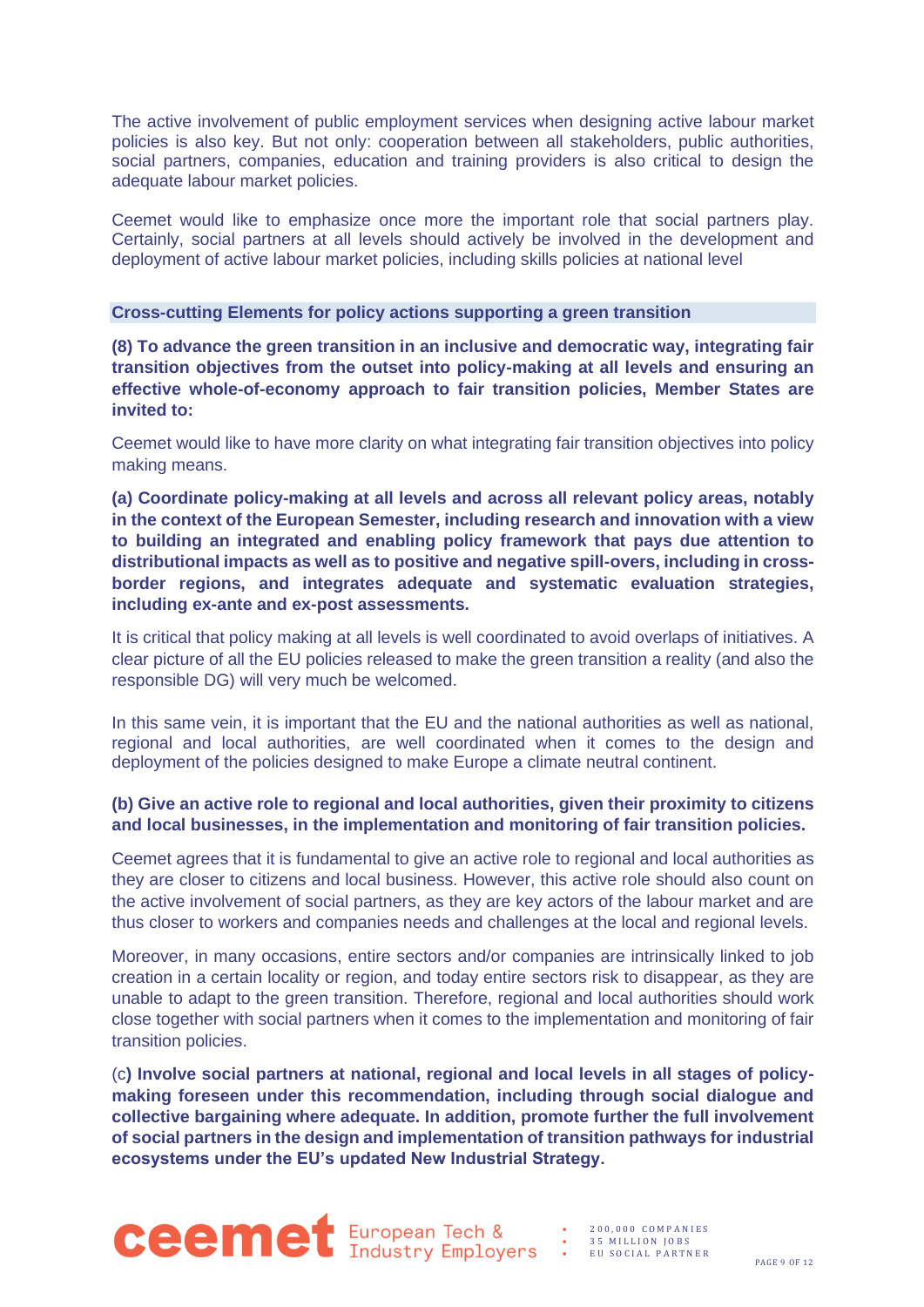Social partners at all levels have to be timely and actively involved in the design and deployment of the adequate policies (active labour market, skills policies etc) aimed at addressing the green and digital transitions.

T**he involvement of the sectoral social partners in the activities in order to bring about real results.**

Examples from Bulgaria: Large-scale projects are currently being implemented to identify the necessary digital skills for professions in all sectors of the economy. The projects are implemented by the Nationally Representative Organizations - 5 employers and 2 trade unions. Sectoral organizations are not even partners in these projects. The National Representative Employers' Organizations do not have competencies (especially in the MET sector).

Ceemet welcomes the Commission specific reference to social dialogue and collective bargaining and fully shares the Commission's views that social partners have to be fully involved in the design and implementation of transition pathways and that they should be involved since the beginning. However, Ceemet would like to emphasise that initiatives arising from other DGs than DG employment have not involved social partners in a timely manner (since the beginning of the process). For example, in the case of the Pact for Skills, social partners were not properly involved, not to say ignored, when this initiative was launched.

Ceemet also calls for a better coordination between DGs in order to avoid fragmentation and overlapping of initiatives and, more importantly, so that all Commission DGs properly involve social partners when they release green transition policies that impact on employment and skills.

#### **Optimal use of public and private funding**

**(10) To provide cost-effective investment and financial support in line with the state aid framework to address the social and labour markets aspects of a fair green transition, while exploiting synergies across available programmes and instruments, and focusing on regions and industrial ecosystems most affected, Member States are invited to:** 

#### **(a) Implement fully the relevant reforms and investments under the Recovery and Resilience Plans, ensuring complementarity with other funds.**

Ceemet agrees with this point but would like to stress that since the NRRPs, intend to tackle, amongst others, the impact on employment of the green and digital transitions, it is crucial that sectoral social partners are involved in a proper and timely manner in the design and deployment of these plans.

**(b) Mobilise, and ensure a coherent and optimal use of existing instruments and funding options, including technical assistance, at Member States and EU level, to support relevant actions and investments. EU funding instruments comprise, in particular, the Cohesion Policy funds, the Just Transition Mechanism, InvestEU, the Technical Support Instrument, ERASMUS+, the European Globalisation Adjustment Fund for Displaced Workers (EGF), the LIFE programme, and the Modernisation Fund.** 

The EU budget and the NRRPs offer many opportunities to finance the green transition efforts, including for skills policies.

Ceemet welcomes all these funding opportunities but would like to emphasize, once more, that there needs to be consistency between all the funding possibilities available.

As many EU specific funds (European Social Fund, European Regional Development Fund, Erasmus etc.) as well as the National Recovery and Resilience Plans offer opportunities to

**Ceemet** European Tech &

- 2 0 0 , 0 0 0 C O M P A N I E S 35 MILLION JOBS
- E U S O C I A L P A R T N E R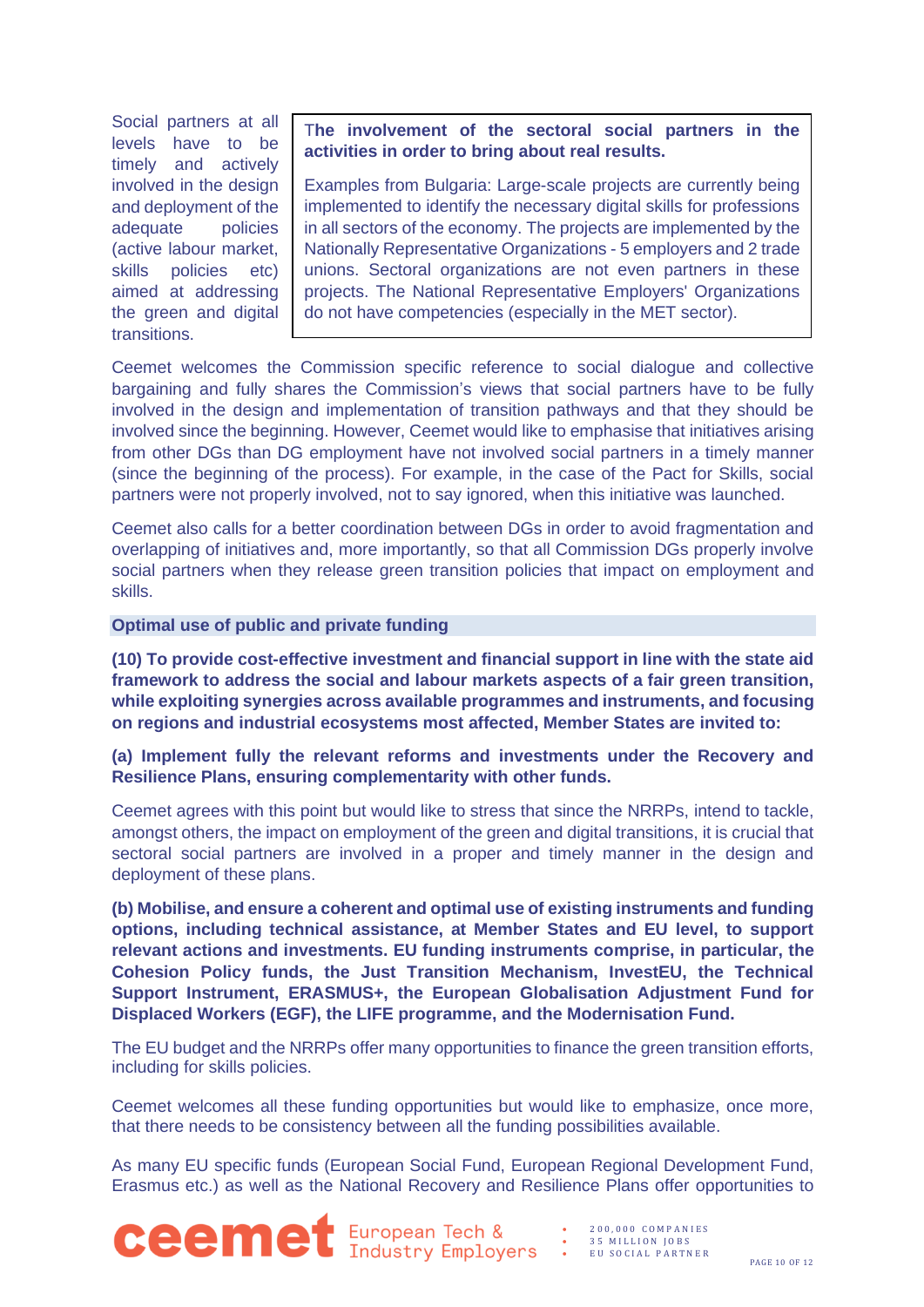make the green transition a reality, Ceemet calls for a clear mapping of the available funds per sector/ecosystem. The mapping could also provide simplified information on the policies that each fund can finance and on any other criteria that can ease the understanding of the funding opportunities

An easily accessible unique portal gathering all this information could also be very useful as the information on the different funding opportunities is scattered around.

Moreover, as mentioned above, these funds should be easily accessible and made user friendly for companies, in particular for SMEs that are the backbone of the economy. Indeed, the process for accessing and obtaining EU funding has to be eased. The green transition cannot be successful if SMEs are left behind.

**Future actions for a fair green transition**

**(11) To pursue useful follow-up actions to this Council Recommendation, the Council of the European Union welcomes the Commission's intention to:** 

(**a) Further enhance the exchanges with key stakeholders, people and communities concerned as well as exchanges of best practices, including in the context of industrial ecosystems' transition pathways, notably in a cross border context and with a focus on the regions and sectors most affected.**

Ceemet fully shares the need to enhance a structured exchange of best practice on how companies, sectors, public services, social partners in different regions and sectors most affected are addressing the challenges related to the green and digital transitions.

Ceemet is surprised not to see a specific reference to social partners as social partners are closer to the needs of companies and workers and more and better aware of the challenges, needs and problematic they face. Further social partners can come up with innovative tailored made solutions to specific situations that can act as best practices.

The semester process is a good instrument also to foster a structured exchange of information and best practices between stakeholders and social partners. Ceemet agrees also that this structured exchange of best practices takes place within the Transition pathways.

**(b) Support the enhancement of the adequacy, consistency and effectiveness of Member States' fair transition policies, including for the employment, social and distributional aspects to be considered in the design, implementation, monitoring and assessment of the national plans and long-term strategies, possibly also in the context of the future review of the Governance Regulation as appropriate.** 

Ceemet calls here for a better coordination between the EU, national authorities, regional authorities when it comes to the design and deployment of "fair transition policies". Social partners have to be consulted in a timely manner on those fair transition policies that impact on employment and skills.

(**c) Strengthen the database, notably by accessing administrative data sources and, where relevant data from social partners, industries, civil society, and public opinion surveys, and update methodological guidance for assessing employment, social and distributional impacts of fair transition and climate and energy policies including in the context of the European Semester as appropriate.**

Ceemet is of the opinion that this is a good initiative.



• 2 0 0 , 0 0 0 C O M P A N I E S 35 MILLION JOBS • E U S O C I A L P A R T N E R